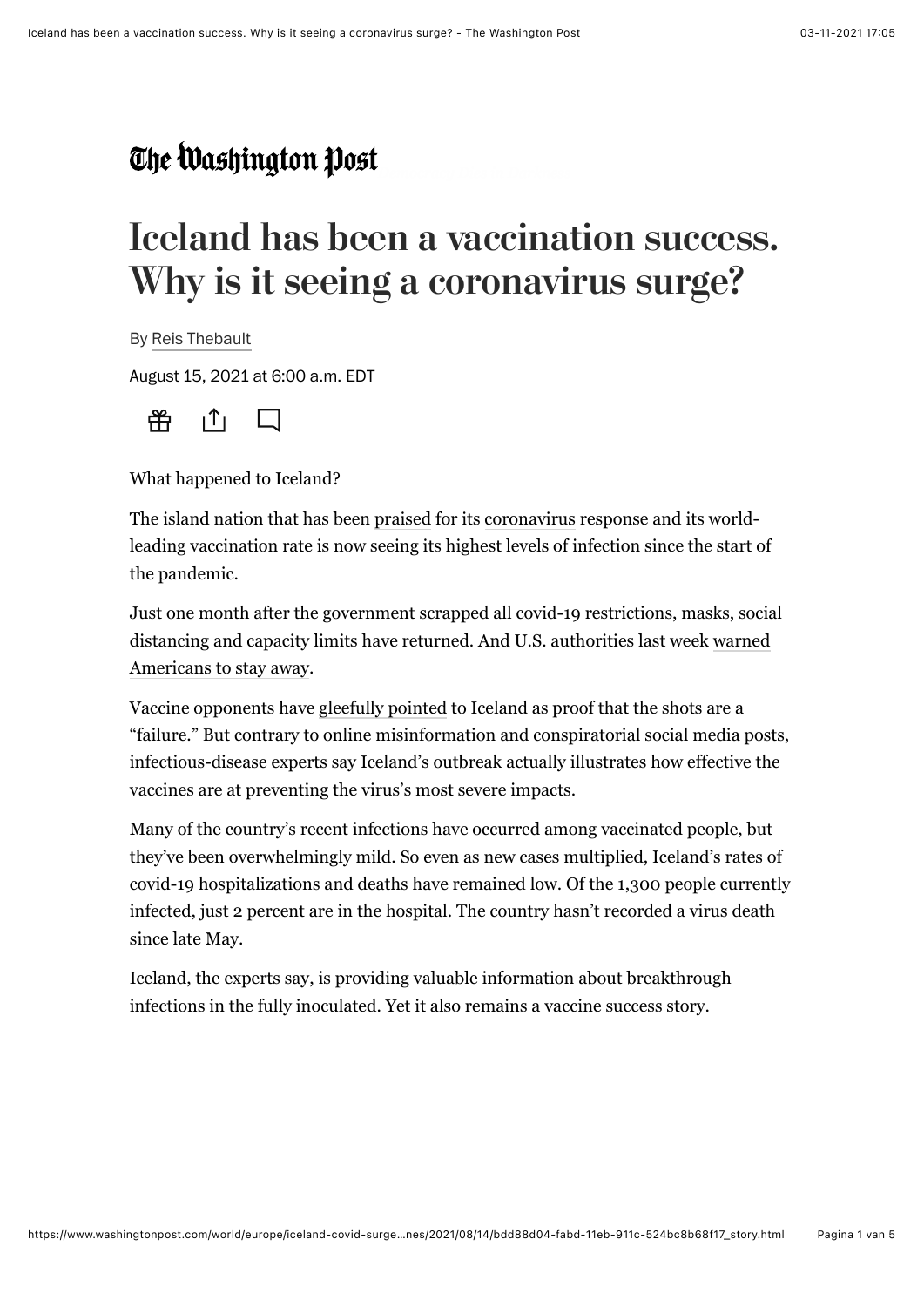

Without vaccines, Iceland's outbreak "would be catastrophic," said Pall Matthiasson, chief executive of the country's largest hospital.

The evidence from Iceland comes at a precarious point in the pandemic. The more contagious delta variant is fueling rising cases in countries that have barely begun to vaccinate their populations, as well as in countries where the pace of inoculation is leveling off. Even highly vaccinated communities have been surprised to find themselves becoming [virus hot spots.](https://www.washingtonpost.com/health/interactive/2021/vaccinated-counties-delta-hotspots/?itid=mr_health_1&itid=lk_inline_manual_14)

Iceland stands out as one of the world's most vaccinated countries, with nearly 71 percent of its population fully inoculated, according to data tracked by The Washington Post. With fewer than 360,000 residents and a nationalized universal health-care system, the country was able to quickly distribute vaccines when the first doses arrived in the final days of last year, and inoculation continued at a rapid pace.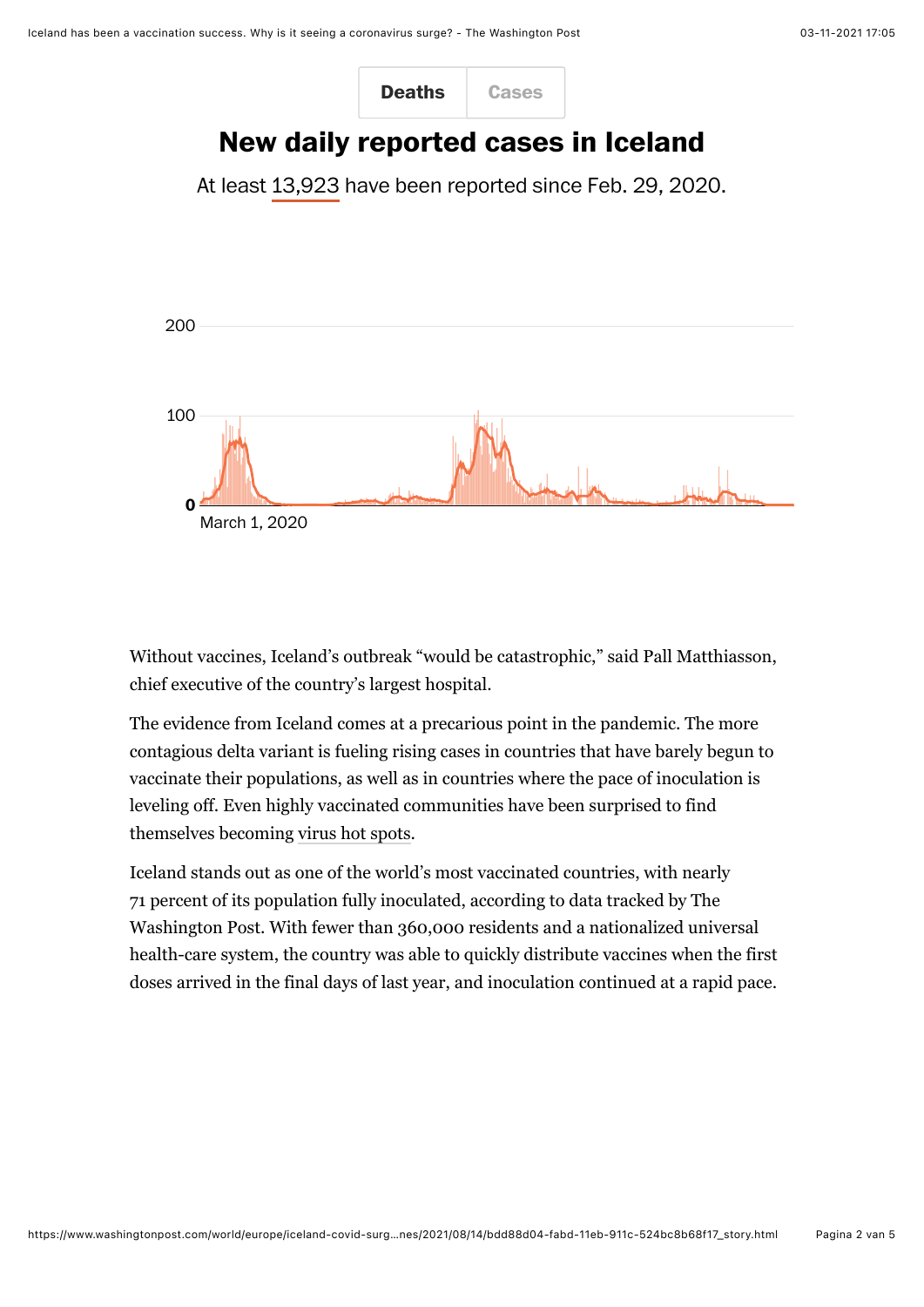Iceland has also had [a sophisticated system](https://www.washingtonpost.com/world/2020/04/02/free-coronavirus-test-anyone-this-country-its-possible/?itid=lk_inline_manual_20) for testing, tracing and sequencing the virus since early in the pandemic. That surveillance — the result of a partnership between Iceland's health department and the Reykjavik-based human genomics company deCODE — led to some of the [first important revelations](https://www.nejm.org/doi/pdf/10.1056/NEJMoa2006100) about the way the virus spreads, including that many infected people have no symptoms and that children were less likely than adults to get sick. It continues to provide Iceland a clear picture of what it is facing, in contrast to a country like the United States, which is testing a far smaller share of its population.

[Iceland's leaders thought the country was in a good position when they made a](https://www.government.is/news/article/2021/06/25/COVID-19-Iceland-removes-all-domestic-COVID-restrictions/) triumphant announcement at the end of June: no more masks, distancing, limits on gatherings or operating hours, and no testing for vaccinated travelers.

"We are regaining the kind of society which we feel normal to live in and we have longed for," Svandis Svavarsdottir, the minister of health, said at the time.

Prime Minister Katrin Jakobsdottir added: "The situation here is among the best in the world."

Less than a month later, however, the number of new cases shot  $up -$  and kept rising.

The country's top health officials linked most of the cases to nightclubs and to residents who traveled to London to attend Euro 2020 soccer matches that some [warned](https://www.theguardian.com/world/2021/jul/01/covid-euro-2020-crowds-a-recipe-for-disaster-warns-german-minister) would be "a recipe for disaster."

On June 25, Iceland had recorded just 1.6 new infections per 100,000 people over the previous 14 days. As of Thursday, that number had risen to more than 421, far higher than the country's previous waves.

The absolute numbers are still relatively small, but Iceland's tiny population and low starting point make the recent increase appear particularly sharp.

Adjusted for population, both Iceland and the United States are reporting new cases at clips that rank [among the top two dozen countries in the world,](https://www.washingtonpost.com/graphics/2020/world/mapping-spread-new-coronavirus/?itid=sn_coronavirus_2/&itid=lk_inline_manual_34) but the United States probably has many more infections that are going undetected, because of lower rates of testing.

Iceland quickly became a go-to talking point for the anti-vaccine movement. Fox News's Laura Ingraham [aired a segment](https://www.mediamatters.org/coronavirus-covid-19/laura-ingraham-misleads-about-covid-19-cases-iceland-where-vaccines-are) in which a guest posited that "it's almost as if the vaccine invited this explosion of cases" in Iceland.

Such observations are false, said Philip J. Landrigan, an epidemiologist and the director of Boston College's Program for Global Public Health and the Common Good. They omit the fact that the vaccines are "providing almost absolute protection against death," he said.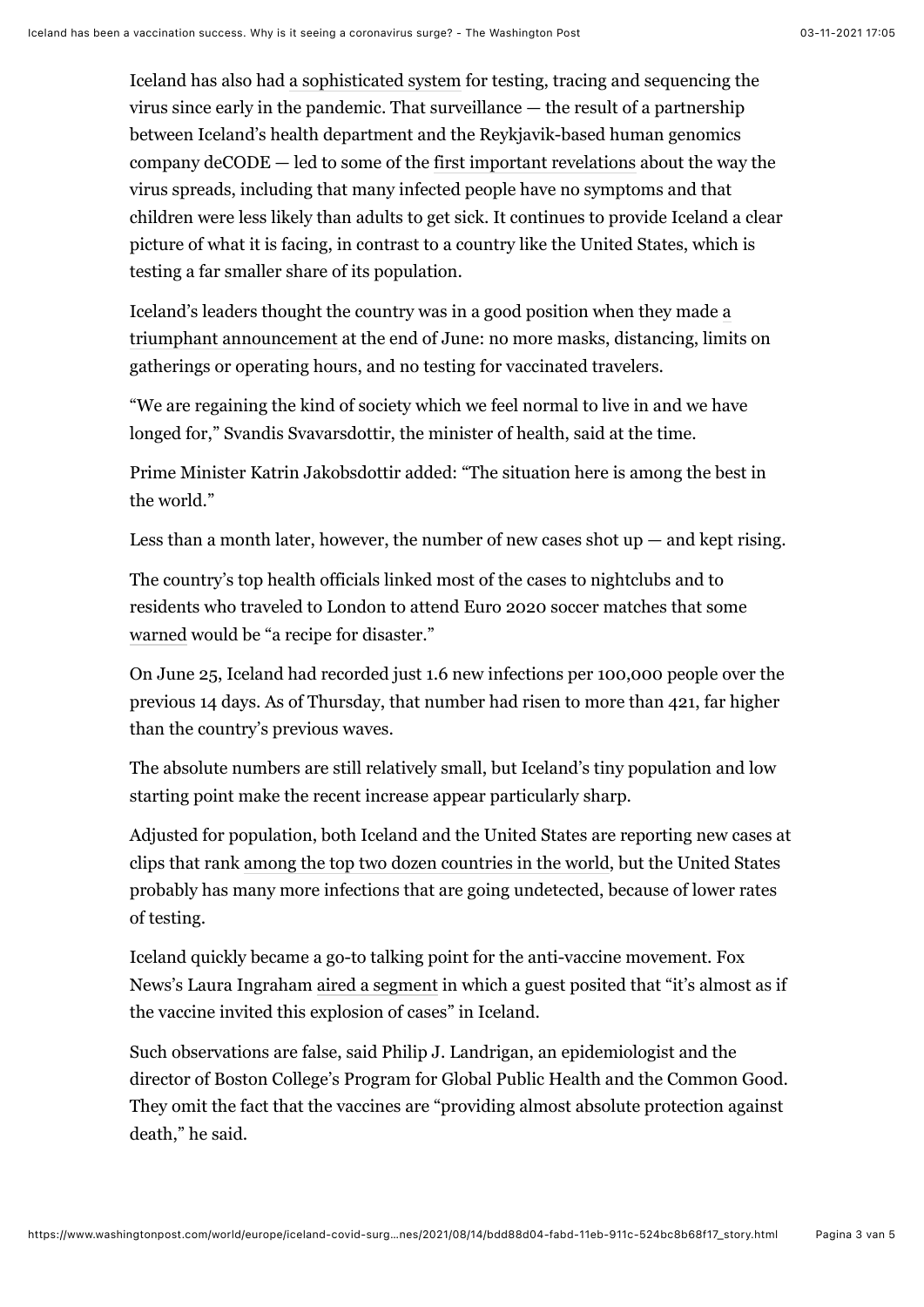The Iceland outbreak shouldn't be surprising, Landrigan added. When a high percentage of the population is vaccinated, it's more likely that the people who test positive are inoculated.

"We've seen in many places the so-called breakthrough cases, but invariably the rate of serious disease and death is exceedingly low, and that really is the core message here," he said.

Matthiasson, the Icelandic hospital chief executive, said he had not expected this latest upswing in cases, especially when it seemed the country had vanquished the virus.

His hospital has been stretched thin, even though it only treats two to three dozen covid-19 patients at once, because it always operates near capacity.

Of the 65 virus patients admitted during this wave, he said, 40 percent are unvaccinated — more than four times the overall share of unvaccinated Icelanders.

The data is clear, Matthiasson said: "Being vaccinated reduces the likelihood of admission manyfold."

Iceland is also set to become an early test of booster vaccinations. The majority of [residents received a two-dose regimen of an mRNA vaccine, mostly the Pfizer shot](https://www.covid.is/statistical-information-on-vaccination)s, but the 53,000 who received the single-dose Johnson & Johnson jab should get an additional shot at least eight weeks later, authorities [announced.](https://www.landlaeknir.is/um-embaettid/frettir/frett/item47133/maelt-med-orvunarbolusetningu-fyrir-einstaklinga-sem-fengu-covid-19-boluefni-janssen)

Like the [real-world case of Provincetown, Mass.](https://www.washingtonpost.com/health/2021/07/30/provincetown-covid-outbreak-vaccinated/?itid=lk_inline_manual_51), what's happening in Iceland makes a strong case for continuing targeted mitigation measures, said Brandon Guthrie, an epidemiologist and global health professor at the University of Washington.

The government of Iceland has reinstated mask requirements for some indoor spaces and a 200-person capacity limit, which will both be in place until at least the last week of August. The measures took effect in late July, and the rise of new infections appears to have slowed in recent days.

The case of Iceland should also reframe the idea of a successful public health campaign, Guthrie said.

"We've handicapped ourselves in what the definition of success is," he said. Scientists [originally hoped](https://www.cnbc.com/2020/08/18/coronavirus-vaccine-with-50percent-efficacy-would-be-game-changer.html) for vaccines that were 50 percent effective, he said, and the goal was to prevent death and severe disease — not to provide blanket protection against any chance of infection.

"The goal line has been shifted here because they are so effective, especially with the earlier variants," Guthrie said. "Having few deaths or severe cases of illness in the context of large surges should absolutely be seen as at least a partial victory."

## **Coronavirus: What you need to read**